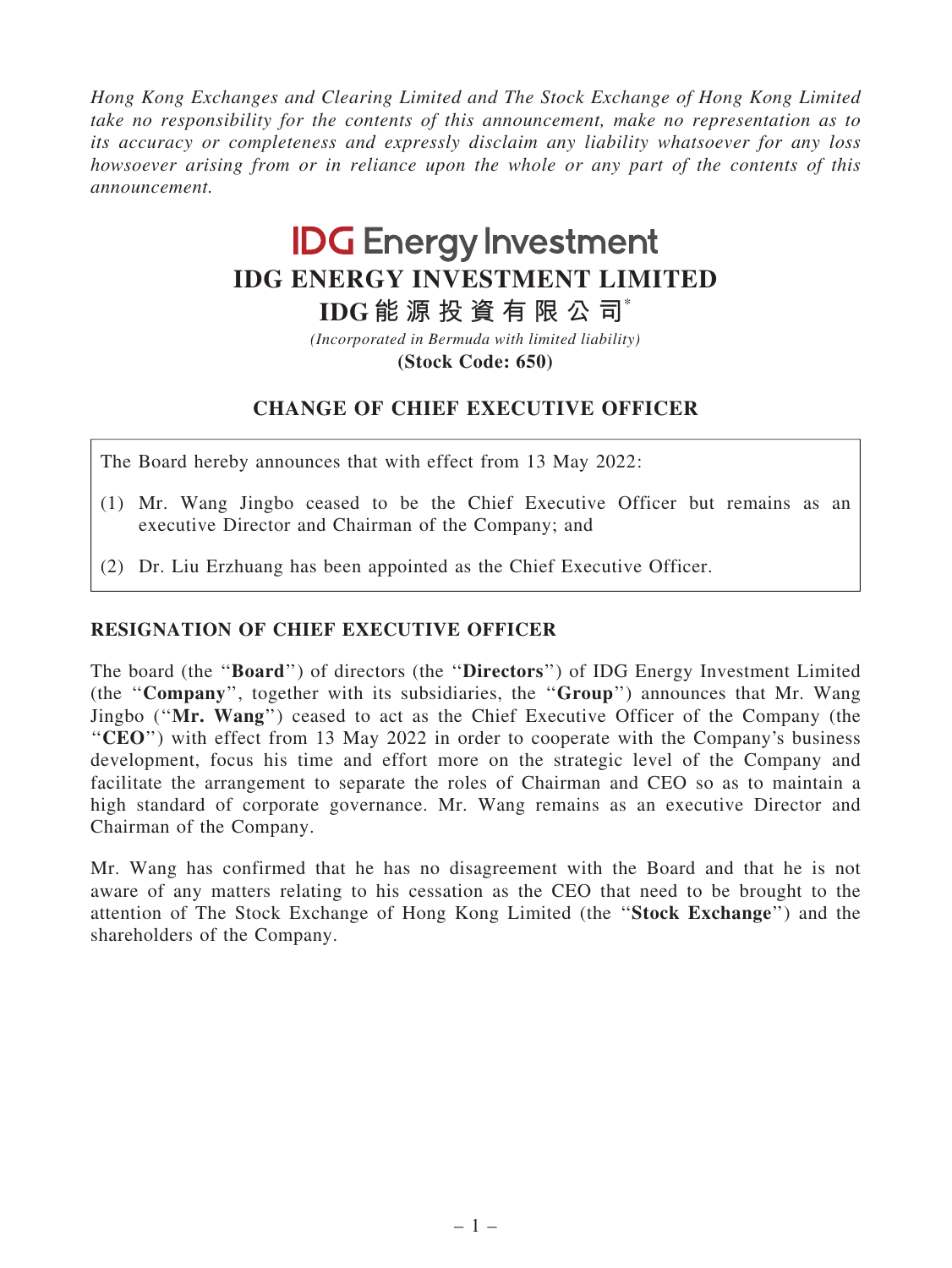## APPOINTMENT OF CHIEF EXECUTIVE OFFICER

The Board is pleased to announce that Dr. Liu Erzhuang ("Dr. Liu") has been appointed as the CEO with effect from 13 May 2022. The biographical details of Dr. Liu are set out below:

Dr. Liu, aged 58, a Singapore national, who joined the Company in June 2021 as Executive Vice President and was subsequently appointed as the President on 1 December 2021, the legal representative for each of Productive Technologies (Shanghai) Limited\* (上海普達特 半導體設備有限公司) and Productive Technologies (Xuzhou) Limited\* (普達特半導體設 備(徐州)有限公司) (both being wholly-owned subsidiaries of the Company) on 14 January 2022 and 22 February 2022, respectively, has extensive experience in the semiconductor industry. From 1993 to 2002, Dr. Liu held different engineering and operations management positions in Chartered Semiconductor Manufacturing Ltd. (a major semiconductor foundry in the world). From 2002 to 2004, he served as the director of operations of Shanghai Advanced Semiconductor Co., Ltd.. From 2004 to 2012, he served as the deputy general manager in China of Lam Research Corporation (a leading semiconductor equipment company engaging in the design and fabrication of semiconductor equipment, and listed on NASDAQ) (''Lam Research''). From 2012 to 2014, he served as the general manager of Cree (an innovative semiconductor group specializing in LED and RF devices, the holding company of which is listed on the New York Stock Exchange) in China, and was responsible for sales in mainland China and Hong Kong and the factory base in Huizhou, leading the factory operations of 3,000 employees in the two factories. From 2014 to 2020, he re-joined Lam Research and served as corporate vice president and general manager of China. From 2020 to 2021, he served as the executive vice president of Tsinghua Unigroup (a major semiconductor manufacturing, communication, and networking group in China). Dr. Liu graduated from Xi'an Jiaotong University, majoring in semiconductor physics and devices, and received a Ph.D. from the University of Dundee in the United Kingdom. He is also a postdoctoral fellow at Harvard University in the United States and an MBA from the National University of Singapore.

The Board considers that, by leveraging Dr. Liu's extensive experience in the semiconductor industry, the Company is on the track of promoting the advanced manufacturing in the semiconductor and solar power business. In the meanwhile, Dr. Liu's profound knowledge of production activities and management, together with the invaluable insights of other members of the senior management team of the Company on the global energy industry, is expected to continue to fuel the Company's existing energy-related business.

As at the date of this announcement, Dr. Liu is beneficially interested (within the meaning of Part XV of the Securities and Futures Ordinance (Cap. 571 of the Laws of Hong Kong) (the "SFO")) in 85,000,000 shares or underlying shares of the Company, representing an aggregate of approximately 1.12% of the entire issued share capital of the Company. The interest comprises of (i) 25,000,000 ordinary shares held by Dr. Liu; and (ii) 60,000,000 underlying shares granted pursuant to the share award scheme adopted by the Company on 6 August 2021. The above shares are subject to a lock-up period and the satisfaction of vesting conditions specified in the award notice.